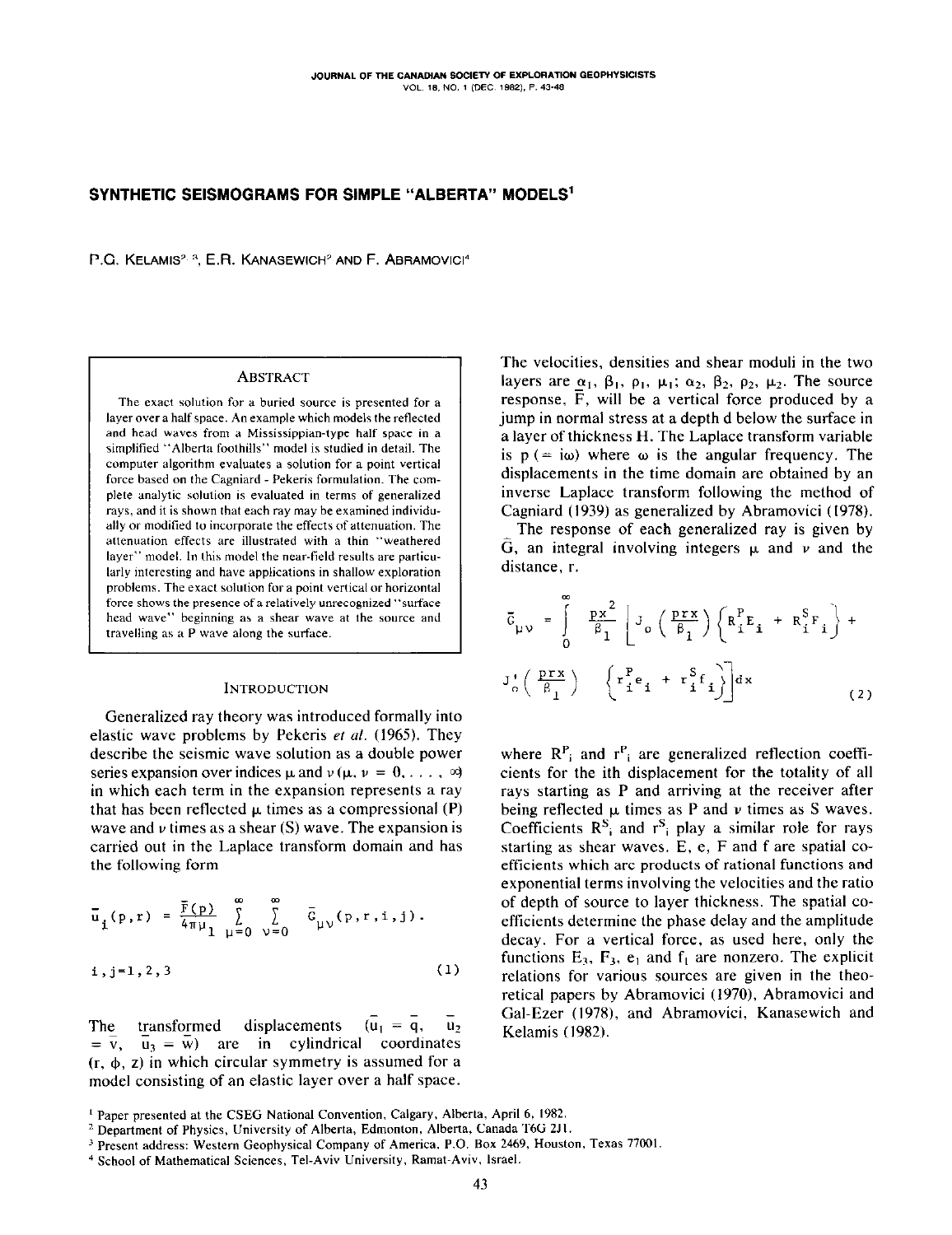# THE "ALBERTA" MODEL

Many sedimentary basins may be modelled, in a first approximation, as a thick, relatively uniform, lowvelocity layer overlying a thick high-velocity section. A good example is the Alberta basin, which extends into the Rocky Mountains on the west. In the foothills it consists of a 3.km section of alternating shales and sands of Mesozoic age with a mean velocity of 4,200  $m/s$  (13,800 ft/s) overlying Paleozoic and Precambrian beds with a mean velocity of  $6,400$  m/s  $(21,000)$  ft/s). The high velocity in the Paleozoic rocks is due to a large proportion of limestone and dolomite, whereas the Precambrian section, of similar velocity, consists of two-billion-year-old gneisses, metasediments and igneous intrusives.

The mean velocity contrast between the two sections is so large that special techniques may be used in mapping the contrast, as discussed by Blundun (1959) and Richards (1960). Nevertheless, identifying the phases used in mapping has been difficult because of the interference of many types of wide-angle reflections and head waves. Computing exact synthetic seismograms is also very difficult and has only recently been accomplished with large digital computers. Our own approach to this problem involves generalized ray theory and Cagniard-Pekeris inversion, because the method yields the complete and exact solution, and also allows the results to be decomposed into individual generalized rays for detailed analysis.

A concentrated vertical force at a particular depth is used instead of a buried compressional pulse, because a vibratory device or a cylindrically shaped tube of explosive chemical in a lightly tamped borehole produces a dominantly vertical force. Mathematically it is simulated by a jump in normal stress across a boundary at the source level placed on the z axis. The model of a buried source in a layer over a half space is a gross simplification of the actual crustal section in the Alberta basin. A more complex layered structure could be modelled, but with objectionable approximations in the algorithms or with prohibitively expensive computer operation. Before attempting these more elaborate models, the complexity of the results from these simpler examples will be explored.

The basic model used is given in Figure I. Other velocities will be illustrated after the results for this case are shown. To obtain a perspective on the relative amplitudes, exact seismograms were computed for distances of 4 to 8 km from the source (Fig. 2). Rayleigh waves dominate the recording. and the earlier portion of the seismogram with the head and reflected waves is not seen clearly. As we are interested in this earlier section but at critical distances, we will restrict the display to the time before the surface waves arrive. Figure 3 shows the vertical and radial displacement for a vertical point force at distances of 8 to 20 km (5 to 12.4 mi). These may be compared to the field record-



Fig. 1. Model of a layer over a half-space with the source at a shallow depth. The model simulates an "Alberta" sedimentary section with 4200 m/s Mesozoic sands and shales overlying a Paleozoic and Precambrian section with velocity of 6400 m/s. The source is a point vertical force at a depth of 100 m. The source function and the first part of the travel-time curve are shown on the right.



Fig. 2. Synthetic seismograms for the model shown in Figure 1. The radial and horizontal components are superimposed to show the phase relation for distances of 4 to 8 km from the source.

ings of Richards (1960) in the foothills belt of Stolberg over a distance range of 5.3 to 18.8 km.

The major event on the seismograms in Figure 3 is the PP reflection from the half-space. It is followed immediately by two generalized rays, sPP and pPP, which also have strong amplitudes. These two rays reflect off the surface close to the source. Their ray paths may be seen in Figure 4 under the third family.  $F = 3$ . Their visible effect depends on the depth of the source and the roughness of the reflecting surface that could be modelled as a parameter. The theoretical relative strength of the interfering phases may be seen in Figure 5.

The synthetic seismograms in Figure 3 also show strong arrivals for the SP and PS phases (see the sec-

SOURCE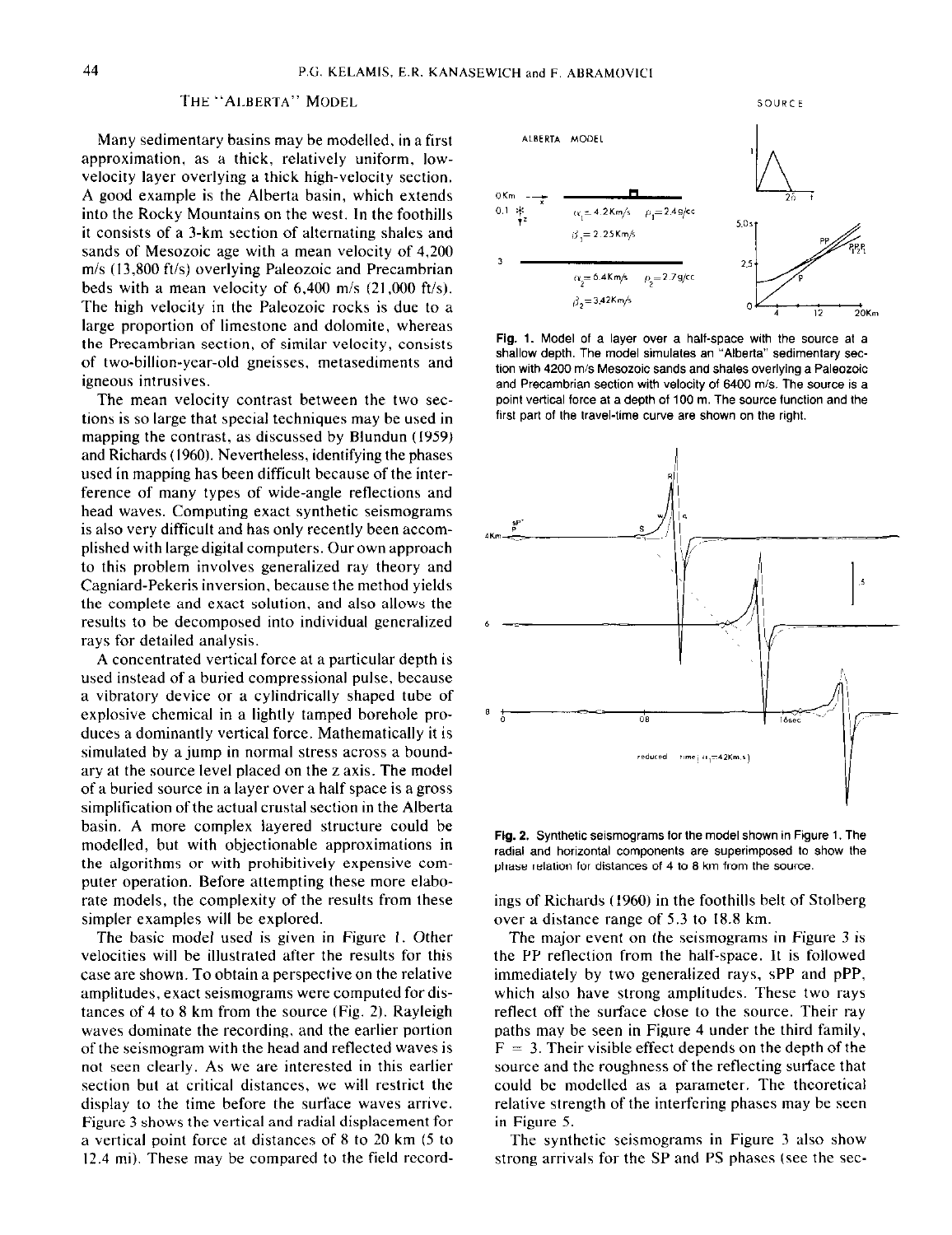

Fig. 3. Synthetic seismograms for a vertical point force and the model shown in Figure 1. The three.dimensional plot was made by using an algorithm called ASPEX and employs a reduction velocity of 4200 m/s. The head wave from the half-space is a first arrival beyond a distance of 13 km. The plot views the seismograms from an azimuth of 340". an altitude of IS" from the horizontal at the centre of the graph to the observer, and a distance of 25 km from the graph to the obsewer.

ond family,  $F = 2$ , in Fig. 4). The SP ray occurs only at close distances, because a critical angle is reached when the compressional wave is travelling horizontally. At distances of I8 km the PS reflected ray may be interpreted. Note that the pSS\* head wave in Figure 3 may be well enough defined to be of value in structural modelling. These head waves belong to the second and third families, with ray paths labelled  $pS_1P_2S_1$  and  $S_1P_2S_1$ in Figure 4.



Fig. 5. The main reflected and head waves for the model in Figure 1. A superposition of these generalized rays and many other weaker ones make up the exact and complete seismograms up to a particular time in Figure 3.



Fig. 4. Thirty ray paths for the first three families of rays. The parameter  $F( = \mu + \nu + 1)$  is equal to the number of interactions the rays make with any available interface. The rays are also labelled by their traditional codes as P or S waves. Waves travelling upward initially from the source are indicated by lower-case p or s.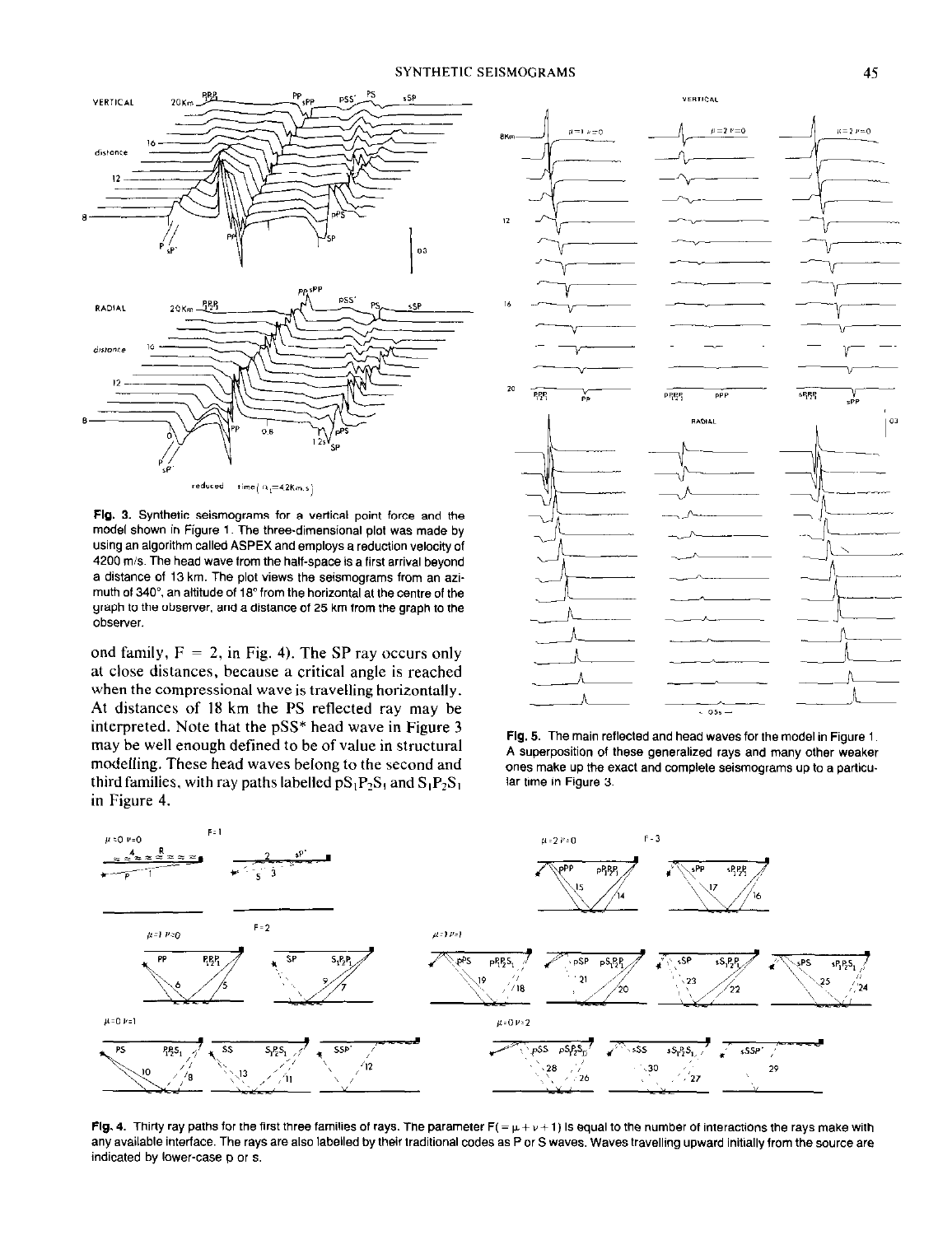

Fig. 6. Synthetic seismograms for a vertical point force and variations on the model shown in Figure 1. The only parameters that are changed are the P and S velocities in the second layer. The P velocities vary from 5600 to 6400 m/s and the S/P velocity ratio is 0.3.

The effect of changes in the velocity of the Paleozoic half space is shown in Figure 6. The interference of the direct P wave, the  $P_1P_2P_1$  head wave, and the PP reflection makes it imperative that an exploration program be carefully designed, based on the thickness and velocities encountered. Note that the radial component has well-defined impulsive phases and it would be advantageous to record on horizontal-motion seismometers when carrying out seismic surveys for wide-angle reflections. The results from Figures 5 and 6 show that the source should be kept at as uniform and shallow a depth as possible, to avoid the interference created by sPP and pPP rays with the primary reflection, PP. A pattern of multiple sources would also help reduce the interference of converted and direct shear waves.

Attenuation and dispersion may be included in these synthetic seismograms. They are carried out individually on each generalized ray when in the frequency domain, through the use of a Fourier transform. The steps in the synthesis are shown in Figure 7. Each generalized ray is transformed by means of a fast Fourier transform (FFT). The absorption and dispersion along the rays is then introduced by using Futterman's wellknown models. The effect of the viscoelastic interface is also taken into account by computing reflection coefficients with the use of complex elastic moduli. An inverse Fourier transform is then taken to return to the time domain, and all the generalized rays are summed to obtain the final synthetic seismogram up to any desired time.

The effect of attenuation is best illustrated on a near-surface or weathered-layer model where the attenuation is large. The characteristics of a weathered layer are idealized in Figure 8. A thin layer of low-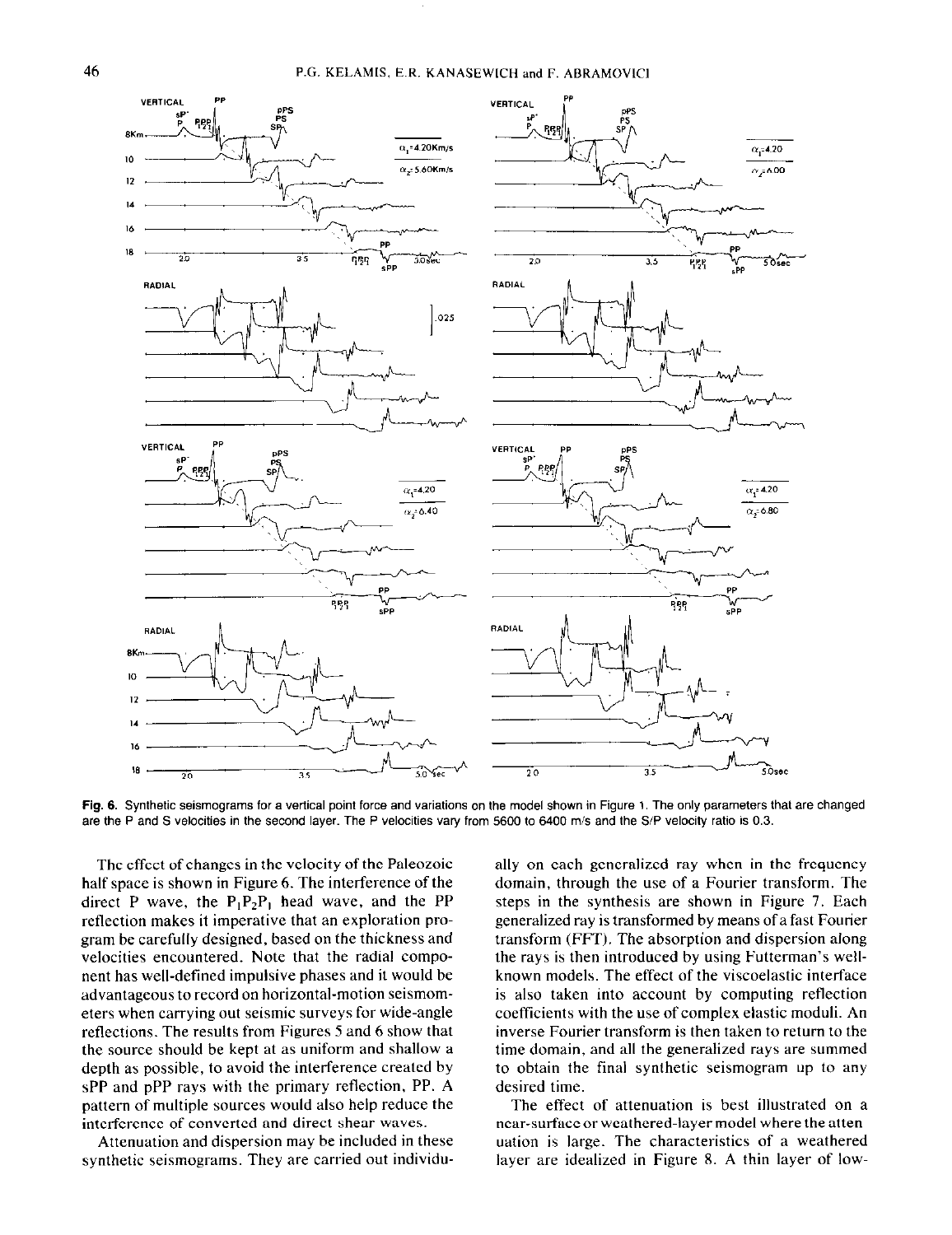# 1. ALONG THE PATH 2. INTERFACE



Fig. 7. Flowchart illustrating the algorithm for computing synthetic seismograms with attenuation.



Fig. 8. Model of a layer over a half-space with the source at a shallow depth. The model is used for wave simulation in a weathered layer. The source is a stress impulse with a triangular shape in time. The attenuation is indicated by the quality factor 0.

velocity material overlies a thick high-velocity layer. Both layer and half-space have relatively low Q. Synthetic seismograms for a point vertical force are shown for surface vertical recording seismometers. The Rayleigh wave is very strong and completely dominates the seismograms with attenuation, which arc labelled "anelastic" in Figure 9. Attenuation degrades the highfrequency impulsive reflected and head waves, and leaves the low-frequency surface waves altered only slightly. For a buried source the emergent Rayleigh wave (R) precedes and overlaps the direct shear wave arrival (S).

A new "surface head wave" labelled sP\* is seen in Figure 9. Its ray path is shown in the first family,  $F = 1$ , in Figure 4. The ray is generated by either a horizontal or a vertical stress pulse and does not occur when a purely compressive impulse is generated. The sP\* head wave travels as an S wave to the surface and is diffracted along the surface as a P or compressional wave. It was first predicted theoretically by Petrashin (19S9) who called it a shear head wave. Numerical seismograms of this diffracted phase were first computed by Agramovici and Gal-Ezer (1978). It decays at  $1/r^2$  and is 180 $\degree$  out of phase with the direct P and S wave. It is more prominent on the horizontal radial component than on the vertical receiver. Its effects may also be seen in Figure 3 immediately after the direct P arrival.



Fig. 9. The vertical component for the model in Figure 6 with a vertical point force. The upper group of seismograms incorporates attenuation whereas the lower set is for an elastic layered model with no attenuation ( $Q = \infty$ ). The figure is viewed for an azimuth of 34o', an altitude of 18" from the horizontal at the centre of the graph to the observer, and a distance of 25 m from the graph to the observer in a three-dimensional plot using ASPEX.

## **CONCLUSIONS**

It is useful to obtain exact synthetic seismograms for an impulsive point vertical force by using generalized ray theory and an algorithm that performs an inverse Laplace transform. Decomposition into generalized rays allows one to analyze component phases and introduce the effects of attenuation. The simple model of a layer over a half-space is the first stage in analyzing more complex structures. These structures will require simplifying assumptions to make the computational time reasonable on present computers. The exact seismograms obtained in the analysis will serve as a check on results from more-complex layered structures.